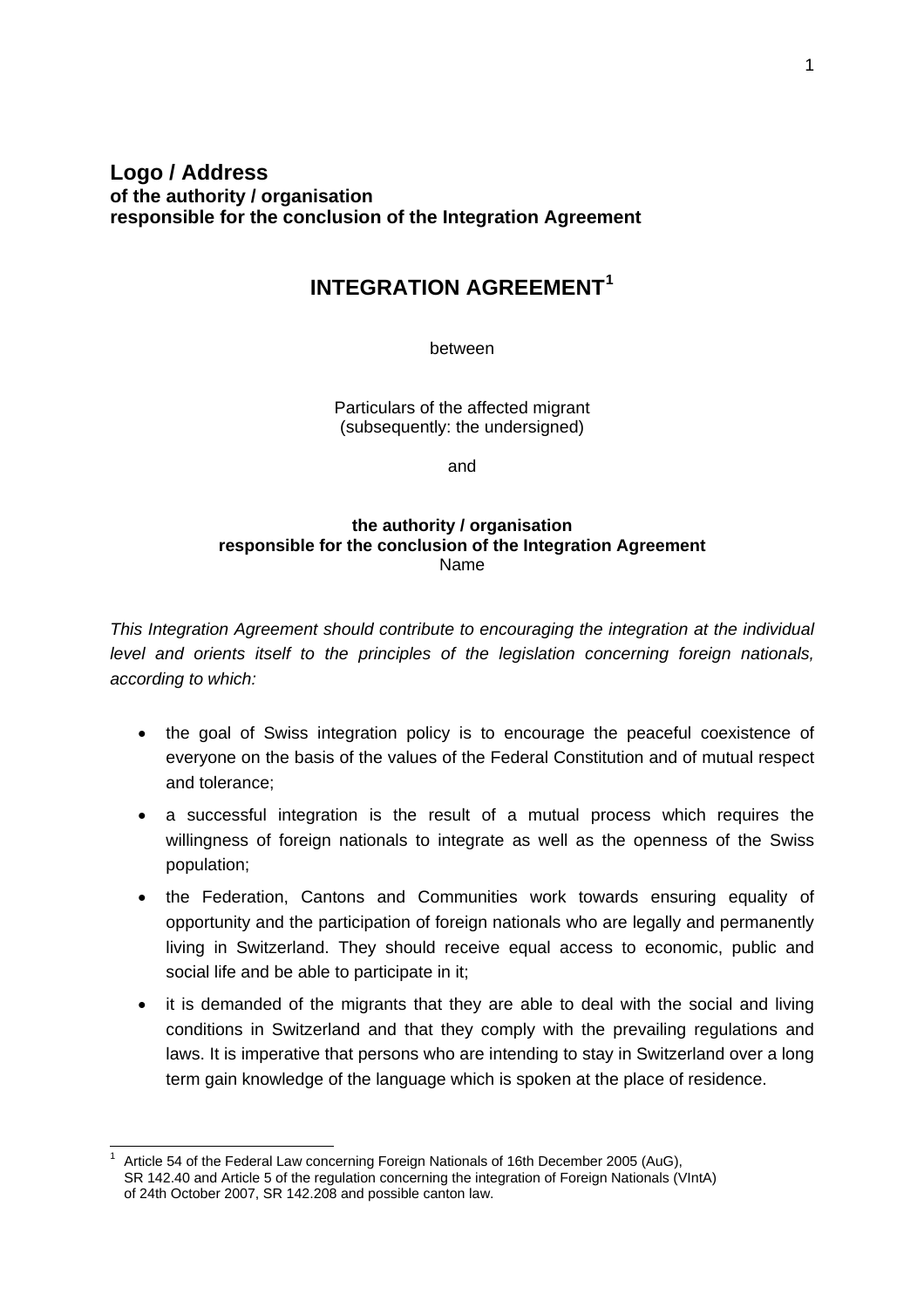### **Personal Details:**

Surname: First name: Road: Postcode / location: Tel. (work): Tel. (home): Mobile: Email:

Nationality: Civil status: Date of birth: ZAR no.:

Moved to Switzerland: Moved to Canton XY on:

Purpose of stay:

# **Language Skills**

Mother tongue(s): Other languages: Knowledge of German  $(GER)^2$  $(GER)^2$ 

### **Current Occupation**

Occupation: Percent by position: Employer:

Child raising work: Number of children being raised: Ages of the children:

# **II. Goals of the Agreement**

This agreement is aimed at the fulfilment of the condition imposed by order of the ........................... of the Cantonal Migration Office requiring 'attendance of a language course' or: 'attendance of an integration course'.

The undersigned, ............................................................ (name of the affected person)

#### **A. Languages**

 is able to make themselves understood in the German language in daily life. is participating on a language course with the following goals: ...................................

<span id="page-1-0"></span> $2$  Common European frame of reference for the languages of the Council of Europe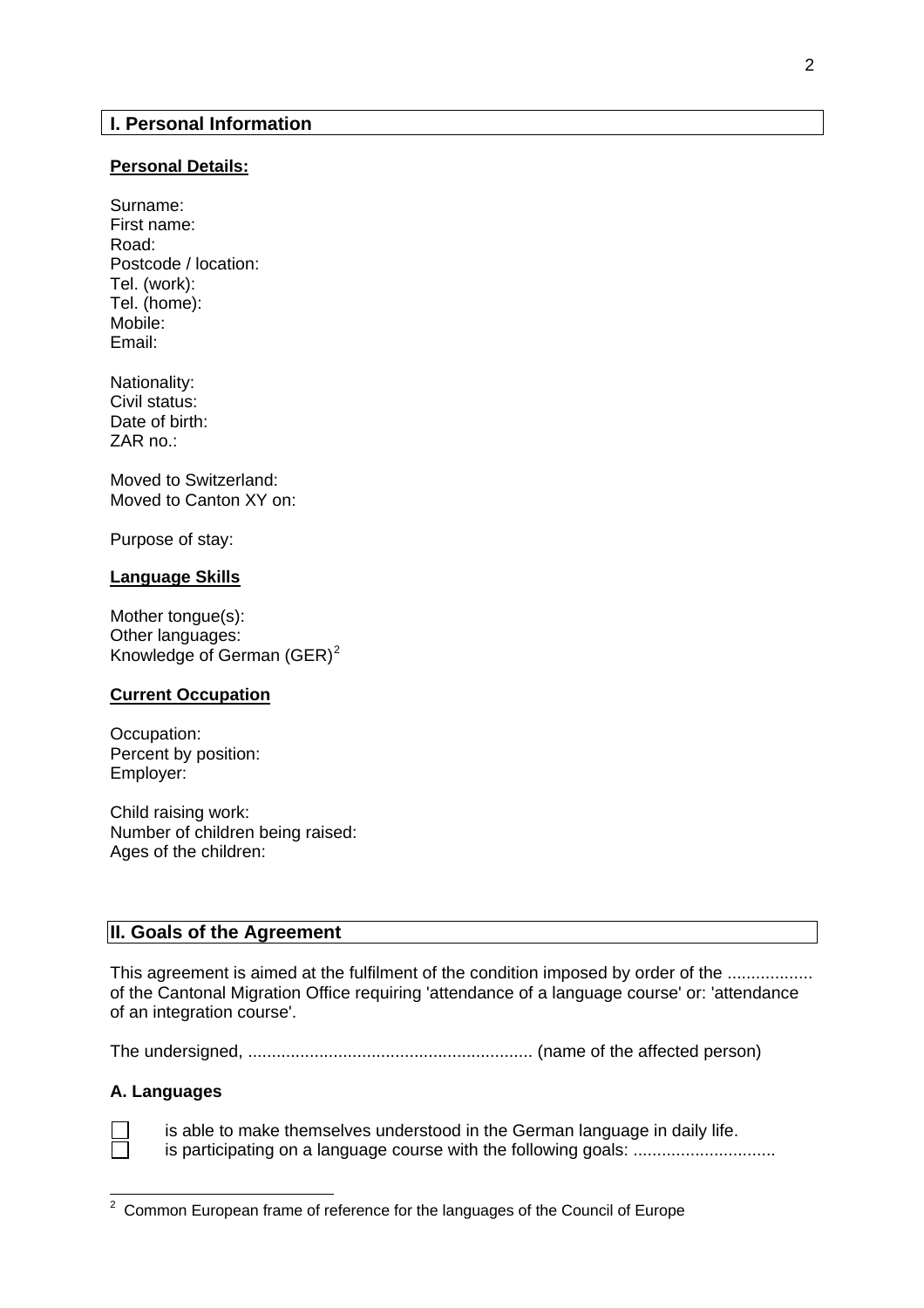# **B. Living Conditions in Switzerland**

| knows the functions of the Swiss institutions (schools, vocational training, world of<br>work, health system etc.).                                                                           |
|-----------------------------------------------------------------------------------------------------------------------------------------------------------------------------------------------|
| knows the social system, the legal system and the values and norms pertaining to the<br>Federal Constitution of Switzerland especially the significance of equality between<br>men and women. |
|                                                                                                                                                                                               |

# **III. Support by the Canton**

The Canton informs the undersigned about the different offers of language and integration courses which are available, as well as the existing centres of advice.

| <b>IV. Duties of the Undersigned</b><br>1. Measures: |                       |  |  |
|------------------------------------------------------|-----------------------|--|--|
|                                                      |                       |  |  |
| <b>B. Integration course:</b><br>Integration course  | Time frame:<br>months |  |  |

**2. Proof of Course Attendance and Certificate** 

The service provider designated by the Canton (institution, course centre) attests to the participation as well as the achievement of the goals which are the focus of the course and which have been specified to the individual.

By ................. (date), ................................... (name of the undersigned) will send the responsible authorities a copy of the confirmation of course attendance or of the certificate to the following address **without being prompted to do so:**